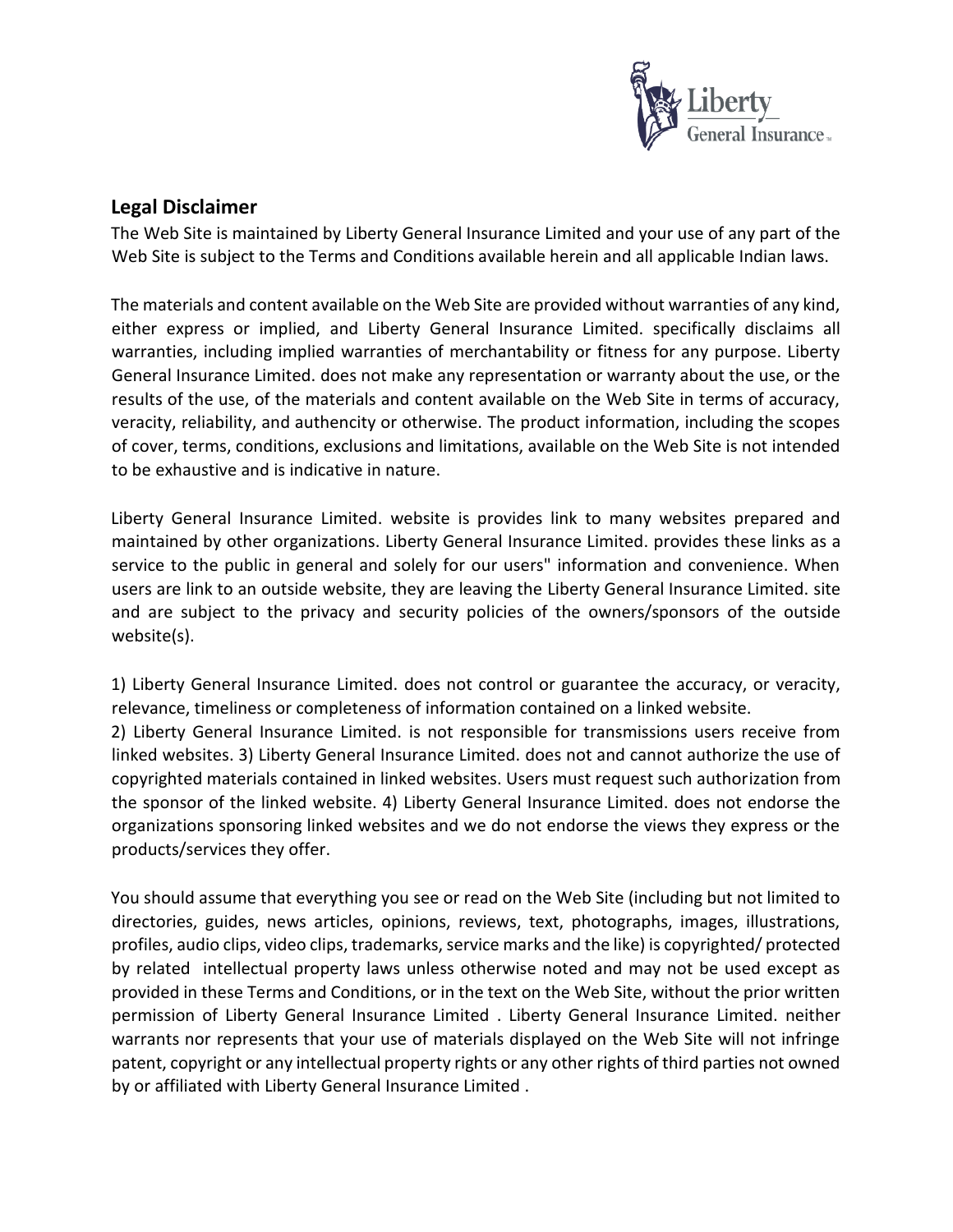

### **Privacy Policy**

We value you as a esteem customer and respect your right to privacy. In the process of operating the Web Site, we may become aware of information relating to you, including information that is of a confidential nature. We are strongly committed to protecting your privacy online and have taken utmost care/steps to protect such information. To aid us in protecting your privacy, you should maintain secrecy of your login ID and password, if any, provided to you in connection with your account with www.LibertyInsurance.in Collecting your personal information

Liberty General Insurance Limited. may collect the information you provide when you:

- 1) Request information from Liberty General Insurance Limited's Web site.
- 2) Apply online for products.
- 3) Complete an online form.
- 4) Apply for a job online.
- 5) Use online tools and calculators.
- 6) Subscribe to online services.
- 7) Conduct transactions online.

We will collect contact information such as your name, address, and email address and other required details as given in the registration page of our website. If you purchase a policy from us we will collect financial information such as credit card number and expiration date through the payment gateway of the credit card company or the Internet banking service of your bank. We will store this information for our records and in order to verify accuracy, authenticity of the same. We also collect information such as beneficiary name, address and your relationship to the beneficiary when you buy a policy from us. This is need required to be maintain a record of your beneficiary details for your insurance with us. You authorize us to use such information by group companies for data storage and other purposes and for the said purposes, you authorize transfer of such information to places outside India

# **Use of your personal information**

We will use the information primarily for the following purposes:

1) By using this website you authorize us to contact you via email or phone on your contact details provided above and offer you information and services for the product you have opted for.

2) To contact you for policy reminder notices, claims processing and to keep you updated on the insurance sector and Liberty General Insurance Limited through our newsletters.

3)To send you information about products and services offered by Liberty General Insurance Limited and its Affiliates, to contact you for policy reminder notices, claims processing and to keep you updated on the insurance sector and Liberty General Insurance Limited through our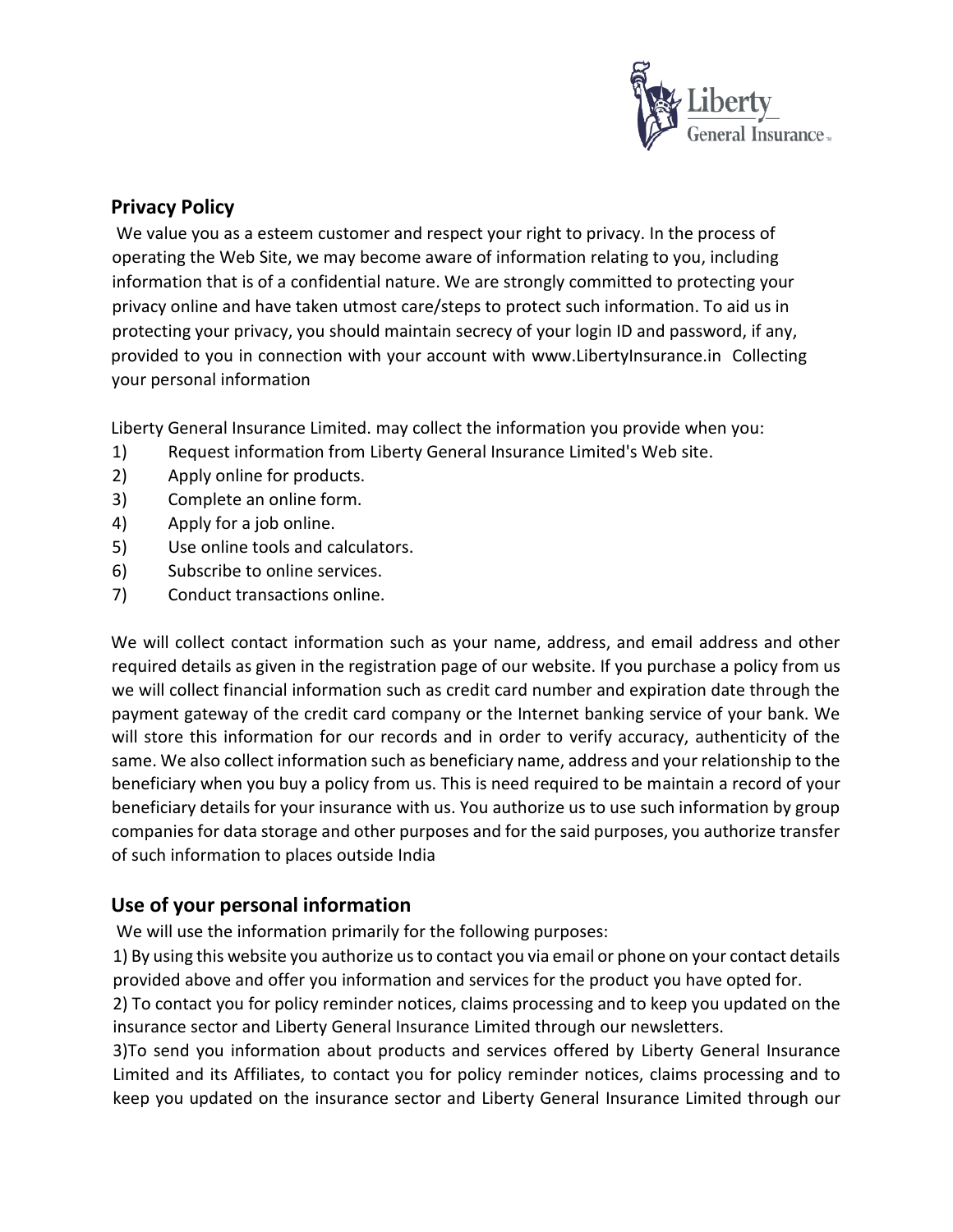

newsletters. In event you do not wish to receive such information, you may unsubscribe through the facility in the email message you receive.

4) Providing customization: We may use the information provided by you to customize your visit to the Web Site by displaying appropriate content at our judgment and discretion. 5) Allow you to access specific account information

# **Disclosure of Information**

Subject to the other terms contained herein, we will not disclose your information to any third parties or affiliates for their promotional purposes, unless acting under a good faith belief that such action is necessary to:

•Conform to any statutory or legal requirements or comply with legal process or judicial orders •Protect, enforce and defend our rights or property

We may also use your personal information for the purposes of providing you with any services and service-related activities. In this regard, it may be necessary to disclose your personal information to one or more service providers (eg. Third Party Administrators for Cashless Hospitalization, National Do Not Call Registry for filtering before Call related activities) of Liberty General Insurance Limited providing services linked to Insurance sector to fulfill your requests.

We reserve the right to exchange, share or provide the information relating to your personal and financial details and information with other Liberty General Insurance Limited Group Companies or Statutory Bodies as required and you will not hold us and/or any other group companies of Liberty General Insurance Limited Group and their agents liable for use or sharing of the information.

We obtain your permission to post testimonials which may include your personal information prior to posting on this website.

We use service providers to fulfill some of the service requests on this site including live chat, third party administrators for cashless claims and health checkup and motor surveyors for vehicle inspection. We do not share, or sell your personal information to third parties. These service providers are not allowed to use your information for their promotional purposes.

### **Use of Cookies Security**

The security of your personal information is important to us. When you enter sensitive information such as credit card number on our registration or order forms, we encrypt that information using secure socket layer technology (SSL).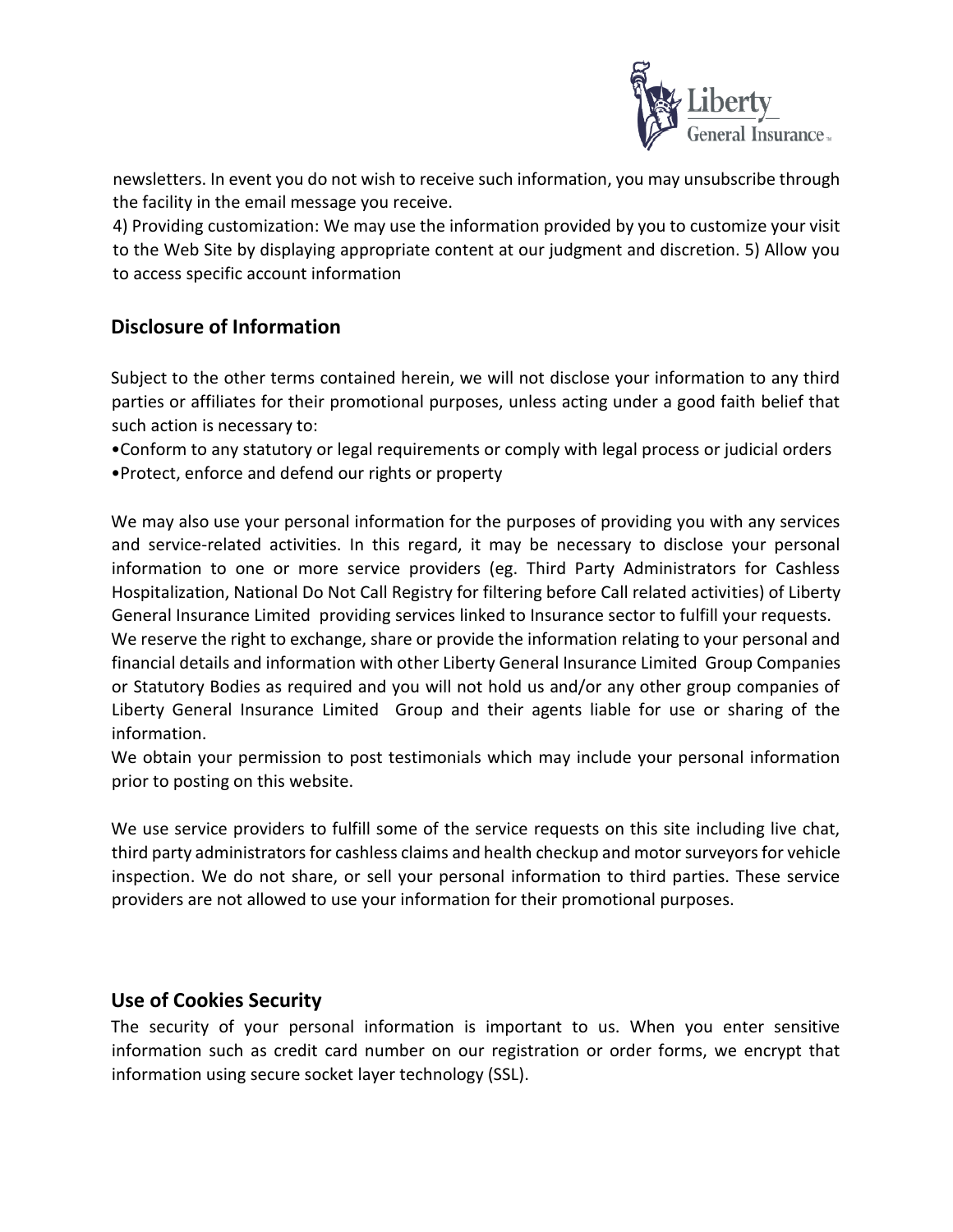

We follow generally accepted industry standards to protect the personal information submitted to us, both during transmission and once we receive it. No method of transmission over the Internet, or method of electronic storage, is 100% secure, however. Therefore, while we strive to use commercially acceptable means to protect your personal information, we do not guarantee its absolute security.

### **Changes in this Privacy Statement**

We reserve the right to modify this privacy statement at any time by posting the same on the Website, so please review it frequently on the Website. If we materially change our privacy practices we will notify you by sending an email or by posting a notice on our web site.

### **Business transitions**

In the event Liberty General Insurance Limited. Ltd. goes through a business transition, such as a merger, acquisition by another company, or sale of all or a portion of its assets, your personally identifiable information will likely be among the assets transferred

## **Links to other sites**

The Web Site may contain links to other sites and/or portals on the Internet. While we intend to link only to such sites that share our high standards and respect for privacy, we are not responsible for the content or the privacy practices employed by such other sites.

Please be aware that websites that have links from our site may collect personally identifiable information about you. This privacy statement does not cover the information and disclosure practices of those web sites. When you leave our site, please read the privacy statements of each and every Web site that collects personally identifiable information.

Contact Us:

If you have any questions or suggestions regarding our privacy policy, please contact us at: Head- Legal & Compliance Liberty General Insurance Limited., 10th Floor, Tower A, Peninsula Business Park, Ganpatrao kadam Marg, Lower Parel, Mumbai-400 013. Tel No. +91 22 6700 1313 Email: compliance@LibertyInsurance.in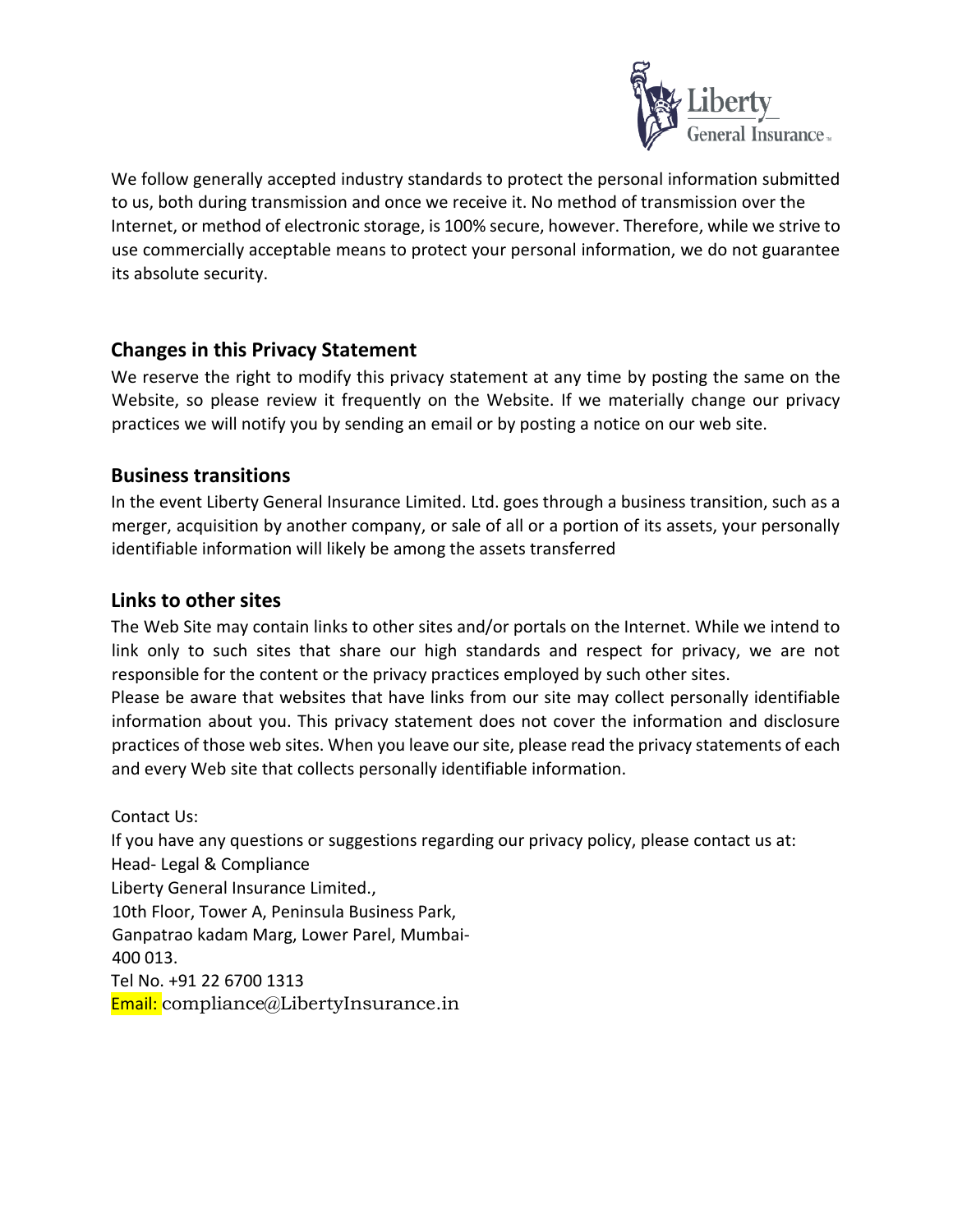

## **Liberty Insurance Limited Privacy Policy**

**General Terms & Conditions** 

# **TERMS AND CONDITIONS GOVERNING THE USE OFLIBERTY GENERAL INSURANCE LIMITED'S WEB SITE BY VISITORS, CUSTOMERS AND REGISTERED USERS (AS DEFINED HEREIN).**

### **GENERAL Definitions**

In this document the following words and phrases have the meanings set opposite them unless the context indicates otherwise: Affiliate of Liberty General Insurance Limited shall mean and include: Affiliate of Liberty General Insurance Limited & definition

For the purpose of this definition of Affiliate, "control" together with grammatical variations when used with respect to any Person, means the power to direct the management and policies of such Person, directly or indirectly, whether through the ownership of the vote carrying securities, by contract or otherwise howsoever; and "Person" means a company, corporation, a partnership, trust or any other entity or organization or other body whatsoever.

Advisor means a general insurance agent for Liberty General Insurance Limited. who has passed the regulatory requirements for being an Advisor as prescribed by the Insurance Regulatory and Development Authority

Call Center means the call center set up by Liberty General Insurance Limited to assist Customers of Liberty General Insurance Limited with respect to various transactions and to furnish information etc.

Customer means a Policyholder accessing the Web Site for obtaining information on Liberty General Insurance Limited's general insurance products, including access to all facilities that are or may be provided / offered to the Visitors, Customers and Registered Users from time to time on the Web Site

Customer Password means the password or other means of authentication as Liberty General Insurance Limited may specify from time to time provided to/required to be provided to the Customer, and using which the Customer may authorize transactions which shall include but shall not be limited to downloadable request for proposal and claim forms for various general insurance products that are offered by Liberty General Insurance Limited, etc. Liberty General Insurance Limited may decide to permit other transactions or to discontinue existing transactions from time to time, further details of which shall be provided on the Web Site.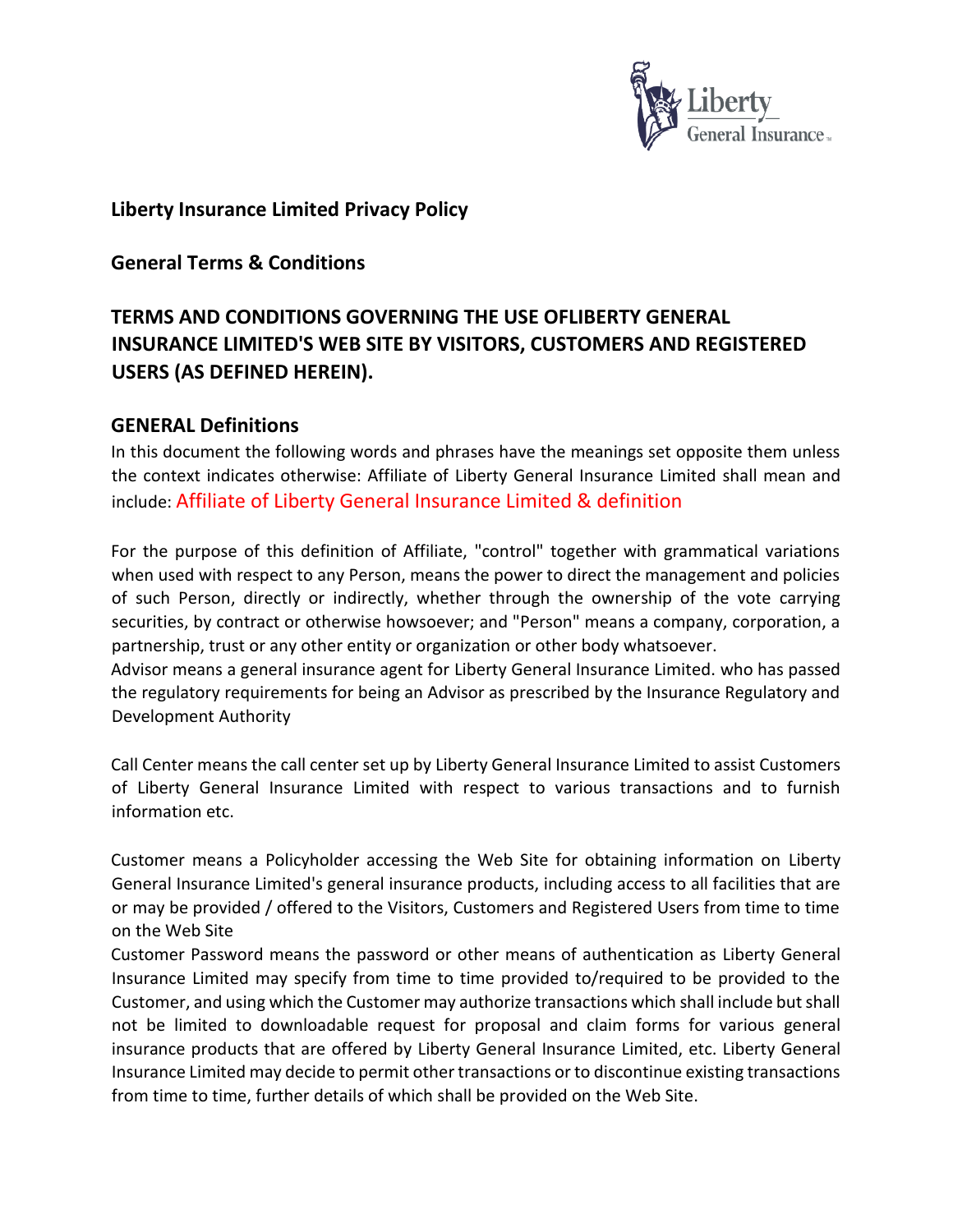

Liberty General Insurance Limited. / We means Liberty General Insurance Limited, a company incorporated under the Companies Act, 1956 and licensed under and in terms of the Insurance Act, 1938 and the Insurance Regulatory and Development Authority Act, 1999 to carry out the business of general insurance and having its registered office at 10th Floor, Tower A, Peninsula Business Park, Ganpatrao Kadam Marg, Lower Parel, Mumbai-400 013. The term shall include the successors and/or assigns of Liberty General Insurance Limited.

Policy means the various general insurance policies that Liberty General Insurance Limited. may introduce from time to time.

Policyholder means a person who purchases a Policy from Liberty General Insurance Limited.

Terms or Terms and Conditions means the terms and conditions for use of the Web Site, as specified herein, by Visitors and Customers.

Transaction Password means the password, or other means of authentication as Liberty General Insurance Limited may specify from time to time, that is provided by Liberty General Insurance Limited. to the Customer upon provision of which, the Customer would be able to authorize transactions specified by Liberty General Insurance Limited from time to time, further details of which shall be provided on the Web Site.

Web Site means the portal located at the URL www.LibertyInsurance.in You/Your means the Visitor or Customer, as may be applicable.

In this document, all references to the Visitor or Customer in masculine gender shall be deemed to include the feminine gender and singular includes plural and vice versa and the word "includes" should to be construed as "without limitation".

Visitor means any person having access to the Web Site for general information about Liberty General Insurance Limited. and its products and other facilities offered from time to time on the Web Site.

# **Applicability of Terms**

These Terms and Conditions, in so far as they refer to the Visitor and Customer, form the contract and agreement between such Visitor/Customer and Liberty General Insurance Limited. unconditionally.

### **Right to Alter the Services**

Liberty General Insurance Limited. reserves the right to add, amend, revise suspend or cancel in whole or in part any of the services which are, or may become, part of the Web Site, without any prior notice to the Visitors or Customers. Any addition, suspension, revision, amendment, cancellation or suspension shall be effective and binding on the Visitors and Customers. Liberty General Insurance Limited. may introduce new services in relation to the Web Site from time to time. The existence and availability of the new services will be notified on the Web Site as and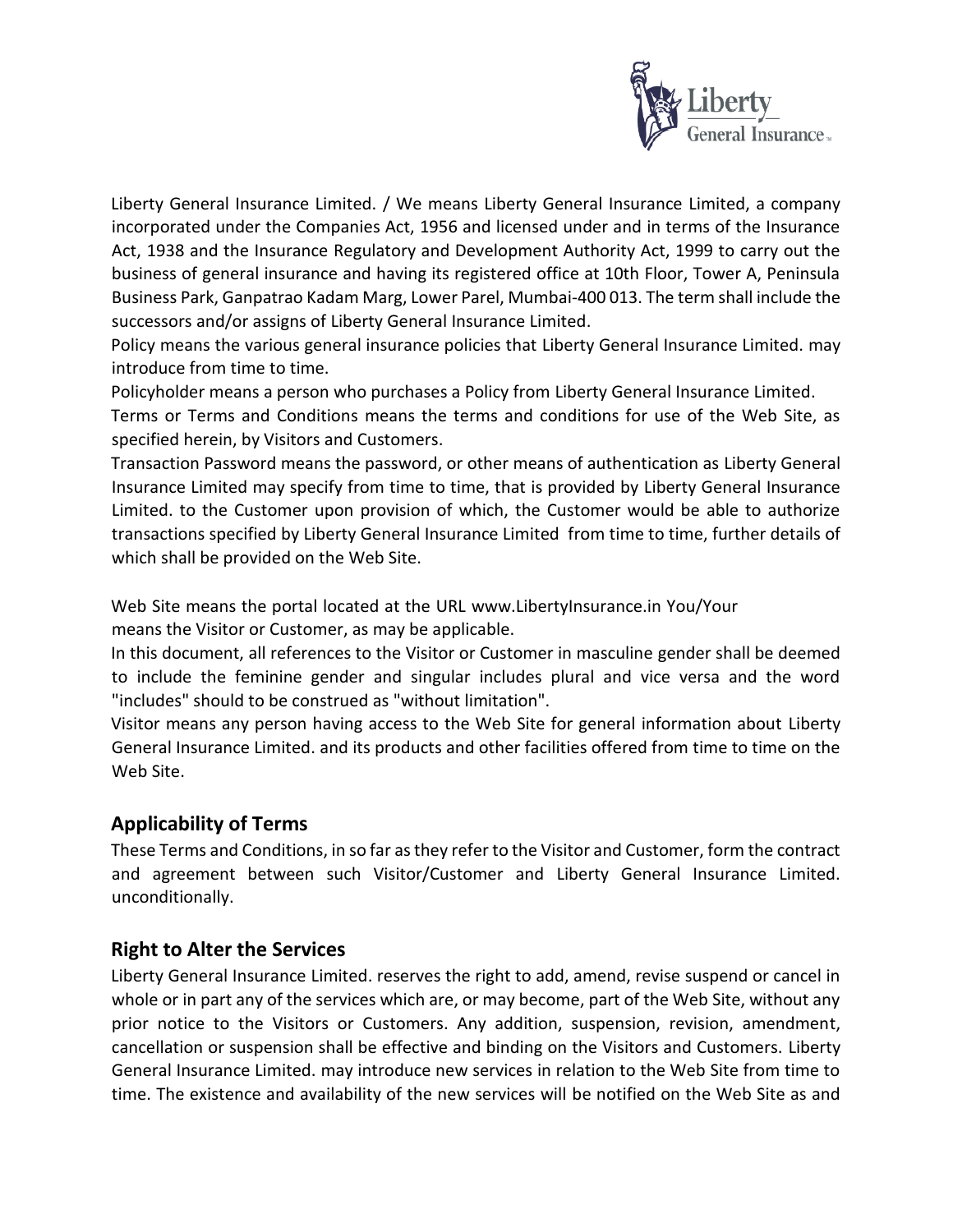

when they become available and any revisions in the Terms and Conditions will take place in accordance with these Terms and Conditions.

## **TERMS OF USAGE OF THE SITE WITH REFERENCE TO THE VISITORS**

### **Acceptance of the Terms**

By accessing the Web Site, the Visitor acknowledges and accepts these Terms and Conditions.

## **Consulting Services**

The availability of the information and guidance as part the Web Site does not constitute a recommendation by Liberty General Insurance Limited, to buy any policies etc. discussed therein by Liberty General Insurance Limited or any of their personnel. Any decisions will be based solely on the Visitor's own evaluation of the policies / products of Liberty General Insurance Limited, and his/her need for the same. While adequate care would be taken to ensure completeness, accuracy etc. of the information/services provided, neither Liberty General Insurance Limited nor any of their personnel shall in any circumstance be liable for any loss or damage caused by a Visitor's reliance on information obtained through the Web Site. It is the sole responsibility of the Visitor to evaluate the completeness, accuracy or usefulness of any opinion, guidance or other content made available on the Web Site and the Visitor should consult his/its own legal counsel, business Advisor and tax Advisor as to the legal, business, tax and related matters concerning any policies with respect to which guidance is sought or given.

# **Representation by User**

The Visitor to the website represents that the Visitor is legally competent to enter into a binding legal contract and agrees to be bound by the terms and conditions of the use. TERMS OF USAGE OF THE SITE WITH REFERENCE TO THE CUSTOMERS

### **Customer Password and Transaction Password**

In the event that Liberty General Insurance Limited. has, or may from time to time, introduce or offer certain services on the Web Site which require authentication procedures, the Customer would be able to access such services by using the Customer ID and the Customer Password. By using the Customer ID and the Customer Password the Customer can authorize the transactions. The Customer may be provided a Transaction Password, which would enable the Customer to carry out such transactions as may be specified from time to time. The Customer would not be able to carry out the transactions without the use of the Transaction Password. The terms governing the Customer ID, Customer Password and Transaction Password are as follows

1) Subject to the Terms, Liberty General Insurance Limited shall take reasonable care to ensure the security of and to prevent unauthorized access to the services, which are part of the Web Site using technology reasonably available to Liberty General Insurance Limited.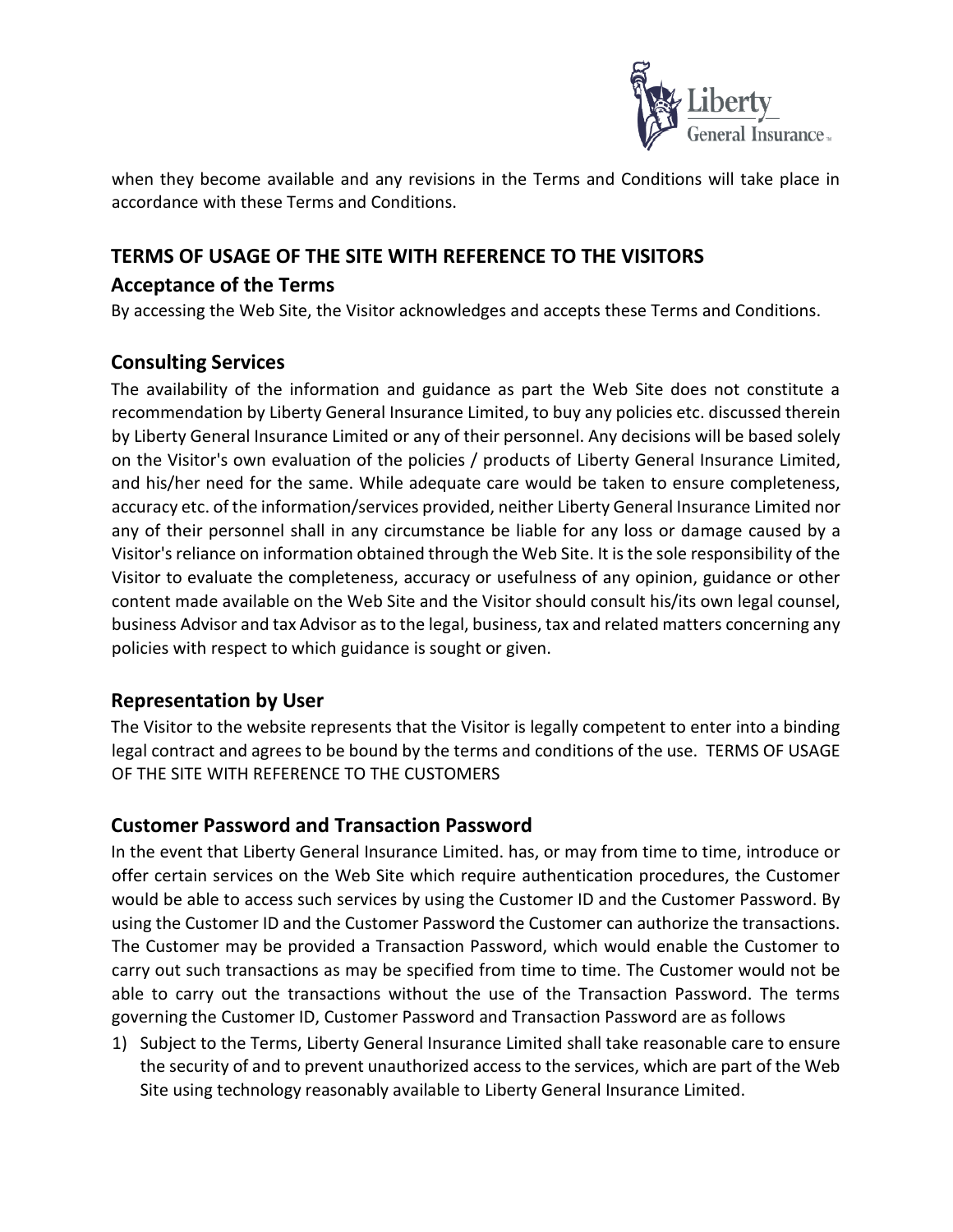

2) The Customer confirms and agrees that he will be the sole and exclusive owner and is the only authorized user of the Customer ID and the Customer and/or Transaction Passwords and accepts sole responsibility for use, confidentiality and protection of the Customer ID and the Customer and/or Transaction Passwords as well as for all transactions authorized by such password/s and shall ensure that the password/s is/are not revealed to any third party or recorded in any written or electronic form.

3) Any transaction authorized by using the Customer ID and Customer / Transaction Password is deemed to be that of the Customer and Liberty General Insurance Limited is not responsible for any mistake / error made by the Customer as to the nature of the transaction. If third parties gain access to the services offered through the use of the Customer ID and Customer /Transaction Password, the Customer shall be deemed to be responsible and the Customer hereby indemnifies and holds harmless Liberty General Insurance Limited. against any liability, costs or damages arising out of claims or suits by or against such third parties based upon or relating to such access and use. The Customer shall be responsible for providing and maintaining the communications equipment (including personal computers and modems) and telephone or alternative services required at the Customer's end for accessing and using the Web Site or related services, and for all communications service fees and charges incurred by the Customer in accessing the Web Site or related services. It is the Customer's responsibility to ensure that no unauthorized person has access to its computer unattended whilst accessing the Web Site.

4) If the Customer forgets /loses the Customer ID or the Customer /Transaction Password, or is otherwise desirous of a change in the said Passwords can request for change of the password by sending a written request to Liberty General Insurance Limited. at the address or notify the indicated telephone number of the Call Centre. On the receipt of such a request Liberty General Insurance Limited. shall discontinue the use of the old Customer and/or Transaction Password(s) and shall generate a new password for the Customer, which shall be communicated to the Customer or require the Customer to procure a fresh means of authentication, details of which will be communicated by the Customer to us. However, the Customer shall be responsible and liable for all transactions that are carried out by the use of the Customer ID or the Customer/ Transaction Password, as the case may be, till the time of discontinuation of the old ID or password.

5) Liberty General Insurance Limited would be entitled, at its sole discretion, to seek offline written or other confirmation from the Customer of any transaction as it may deem fit.

6)The Customer shall immediately notify Liberty General Insurance Limited in writing, delivered via e-mail and/or Registered AD, or notify through the indicated telephone number of the Call Centre on the Customer becoming aware of any loss, theft or unauthorized use of the Customer ID and/or Customer /Transaction Password; or any receipt by the Customer of confirmation of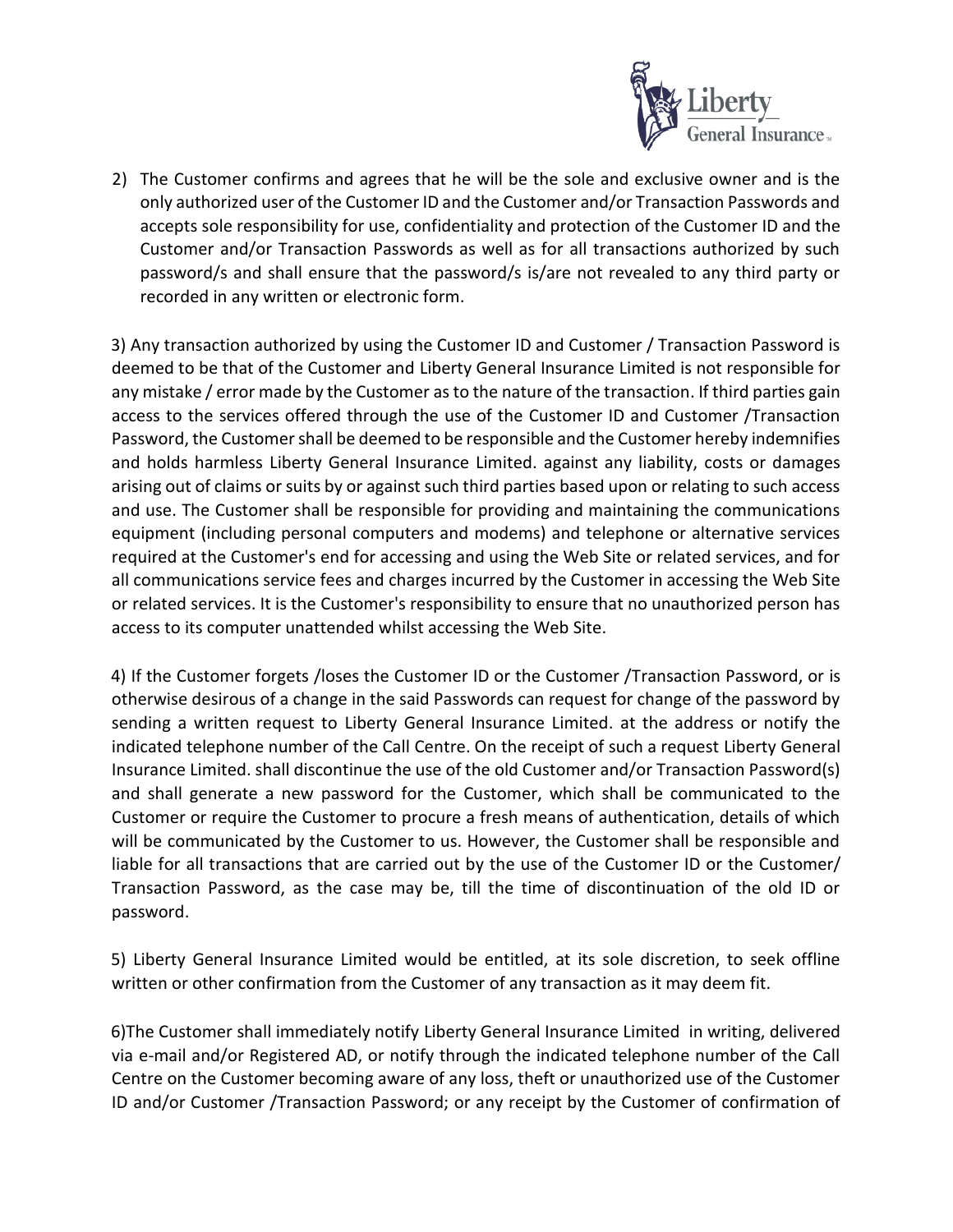

any transaction which the Customer did not authorize; or any inaccurate information in the Customer's account balances, securities positions, or transaction history. Neither Liberty General Insurance Limited nor any of their officers, directors, employees, Advisors, Affiliates or subsidiaries can or will have any responsibility or liability to the Customer or to any other person whose claim may arise through the Customer with respect to any of the circumstances described above. Under no circumstances shall Liberty General Insurance Limited or anyone involved in creating, producing, delivering or managing the services which are part of the Web Site be liable for any direct, indirect, incidental, special or consequential damages that result from the use of or inability to use the services, or out of any breach of any warranty

7)In the event that the certifying authorities and other infrastructure contemplated under the Information Technology Act, 2000 or rules made thereunder, for ensuring secure electronic records and secure digital signatures is notified by the concerned authorities and the infrastructure to enable the same is in place, Liberty General Insurance Limited would have the right to require the Customers to authorize use, operate or otherwise authorize, the transactions by means of digital signatures or other means of authentication as Liberty General Insurance Limited may require and/or discontinue the usage of the Customer Password and the Transaction Password.

Subject to the Terms and Conditions, Liberty General Insurance Limited shall take reasonable care to ensure the security of and to prevent unauthorized access to the services, which are being provided through the Web Site using technology reasonably available to Liberty General Insurance Limited.

# **Authority to Liberty General Insurance Limited**

The Customer irrevocably and unconditionally authorizes Liberty General Insurance Limited to carry out his instructions, effecting such transactions as may be permitted by Liberty General Insurance Limited from time to time, in accordance with these Terms and such other terms as may be specified by Liberty General Insurance Limited. Certain transactions would be effected only after the Customer authorizes it by using the Customer/Transaction Password and Liberty General Insurance Limited shall have no obligation to verify the authenticity of any such duly authorized transaction.

### **Evidence of Transactions**

In respect of any transactions which may be permitted by Liberty General Insurance Limited from time to time, Liberty General Insurance Limited's own records of such transactions, maintained through computer systems or otherwise, shall be accepted as conclusive and binding for all purposes. More particularly, the record of Liberty General Insurance Limited generated by the transaction(s), including the recording of the time of the transaction(s), shall be conclusive proof of the genuineness and accuracy of such transactions.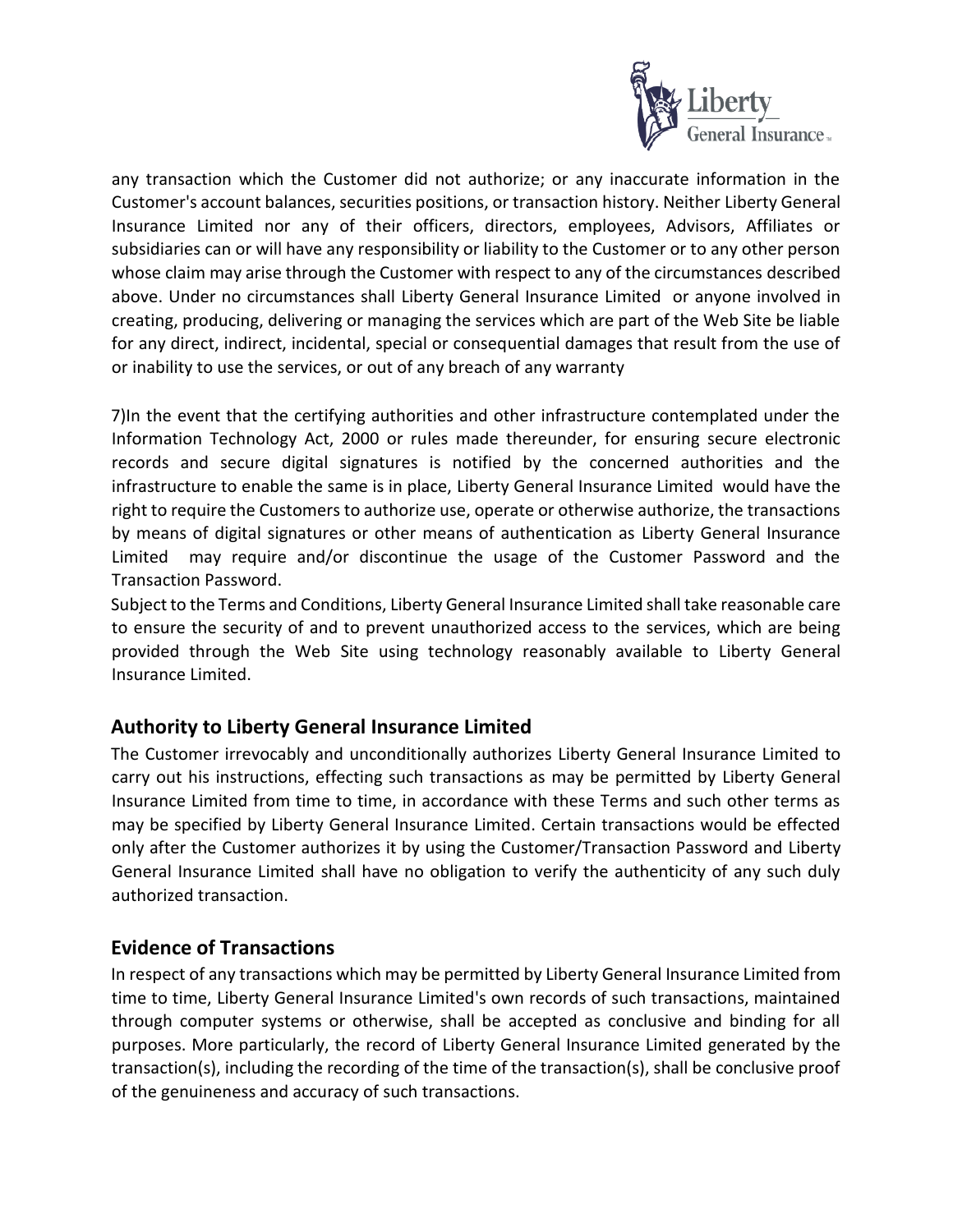

### **Terms and Conditions of Use**

The Website is deemed to be in use when it is loaded in temporary or permanent memory of your computer.

#### **Restrictions on Use**

You agree to use the Web Site strictly for your personal use. You agree not to use this Web Site for any illegal purpose or in any manner inconsistent with these Terms and Conditions. You agree not to use, transfer, distribute or dispose of any information contained in the Web Site in any manner that could compete with the business of Liberty General Insurance Limited or otherwise compromise or imperil the interests of Liberty General Insurance Limited. You acknowledge that the Web Site has been developed, compiled, prepared, revised, selected and arranged by Liberty General Insurance Limited and others (including certain other information sources) through the application of methods and standards of judgment developed and applied through the expenditure of substantial time, effort and money and constitutes valuable intellectual property and may also include trade secrets of Liberty General Insurance Limited and such others. You agree to protect the proprietary rights of Liberty General Insurance Limited and all others having rights in the Web Site or its content during and after the term of this agreement and to comply with all reasonable written requests made by Liberty General Insurance Limited or its suppliers of content, equipment or otherwise to protect their and others' contractual, statutory and common law rights in the Web Site. You agree to notify Liberty General Insurance Limited in writing promptly upon becoming aware of any unauthorized access or use of the Web Site by any party or of any claim that the Web Site infringes upon any copyright, trademark or other contractual, statutory or common law rights. You may download and retrieve data from the Web Site on your computer screen, print individual pages on paper, photocopy and store such pages in an electronic form on disk (but not on any server or other storage device connected to a network) for your exclusive personal use only. You further acknowledge that all the intellectual property in the Web Site continues to vest with us. You shall not:

1)Reverse engineer, decompile, disassemble, copy, reproduce, distribute, modify, transmit, perform, reproduce, publish or create derivative works from or in any way exploit any of the services or content in violation of the Terms and Conditions or the laws of any country. 2) Create a database in electronic or structured manual form by systematically downloading and storing all or any part of the Web Site save and except such information as relates to your Policy, if you are a Customer.

- 3) Rent, lease, sell, sublicense, or lend your access to the Web Site.
- 4) Cache or permit caching by any person.
- 5) Do any act that violates our intellectual property in the Website.
- 6) Engage in any fraudulent, abusive or illegal activity, including but not limited to any communication or solicitation designed or intended to fraudulently obtain the password or any private information of any use.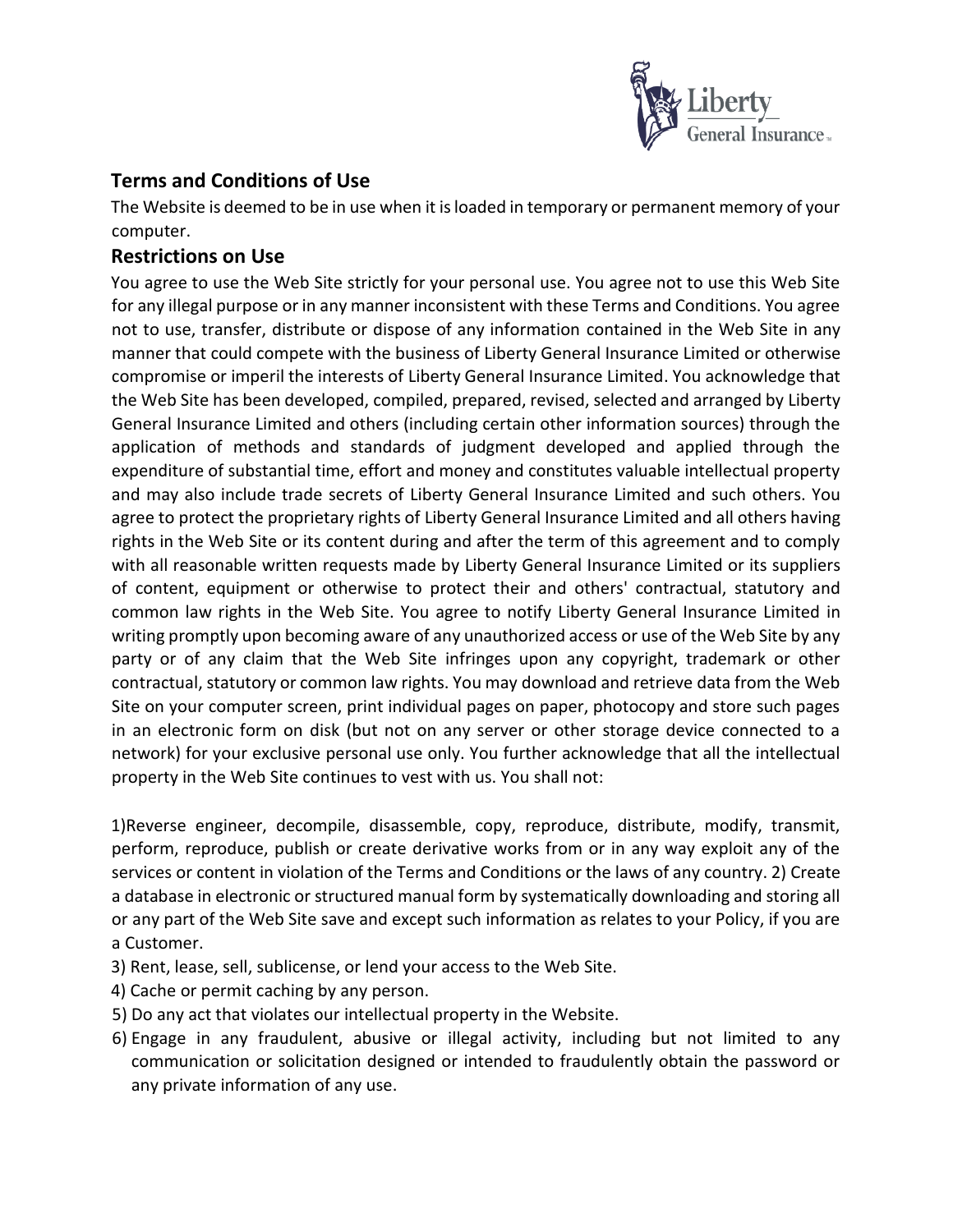

- 7) Use the Web Site to violate the security of any computer network, crack pass words or security encryption codes, transfer or store illegal material including threatening or obscene material or engage in any kind of illegal activity.
- 8) Run mail list or any form of auto-responder, or spam on the Web Site or any processes that are run or are activated while you are not logged on.

Although Liberty General Insurance Limited may, from time to time, monitor or review any facilities, if established or otherwise offered at the Web Site for discussions, chats, postings, transmissions, bulletin boards, and the like on the Website, Liberty General Insurance Limited is under no obligation to do so and assumes no responsibility or liability arising from the content of any such locations nor for any error, defamation, libel, slander, omission, falsehood, obscenity, pornography, profanity, danger, or inaccuracy contained in any information contained within such locations on the Web Site. You are prohibited from posting or transmitting any unlawful, threatening, libelous, defamatory, obscene, scandalous, inflammatory, pornographic, or profane material or any material that could constitute or encourage conduct that would be considered a criminal offense, give rise to civil liability, or otherwise violate any law. Liberty General Insurance Limited will fully cooperate with any law enforcement authorities or court order requesting or directing Liberty General Insurance Limited to disclose the identity of anyone posting any such information or materials.

### **Access restriction**

We reserve the right to deny to you, at our sole discretion, access to the Web Site, including any portion thereof, without any prior notice.

#### **Software Available on the Web Site**

Software or information (if any) that is made available to download from this Web Site ("Software") is the copyrighted work of Liberty General Insurance Limited and/or its suppliers. Your use of the Software is governed by the terms of the end user license agreement, if any, which accompanies or is included in the Software. You may not install or use any Software that is accompanied by or includes a License Agreement unless you first agree to the License Agreement terms.

### **Intellectual Property**

You are authorized to access this Web Site in accordance with these terms and conditions, and for no other purpose. Please note that the services and content on the Web Site, including but not limited to text, content, photographs, video, audio and graphics, are either the property of, or used with permission by, Liberty General Insurance Limited and/or by Liberty General Insurance Limited'ssuppliers and may be protected by applicable copyrights, trademarks, service marks, international treaties and/or other proprietary rights and laws of India and other countries. The trademarks, logos, slogans and service marks (collectively the "Trademarks")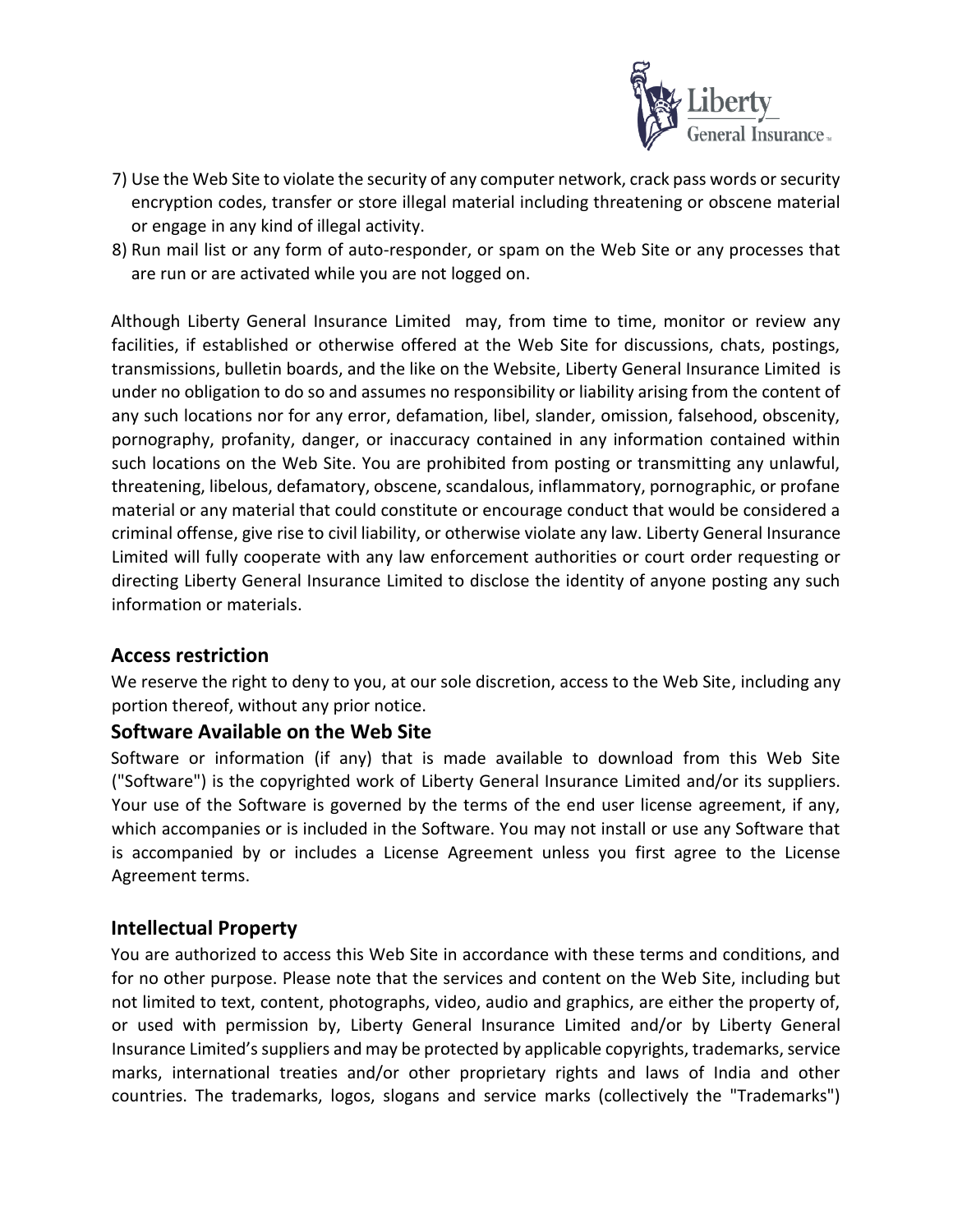

displayed on the Web Site, are registered and unregistered Trademarks of Liberty General Insurance Limited and others. Nothing contained on the Web Site should be construed as granting, by implication, estoppel, or otherwise, any license or right to use any Trademark displayed on the Web Site without the written permission of Liberty General Insurance Limited or such third party that may own the Trademarks displayed on the Web Site. Your misuse of the Trademarks displayed on the Web Site, or any other content on the Web Site, except as provided in these Terms and Conditions, is strictly prohibited. You are also advised that Liberty General Insurance Limited will aggressively enforce its intellectual property rights to the fullest extent of the law, including the seeking of criminal prosecution. We shall be entitled to obtain equitable relief (including all damage, direct, indirect, consequential and exemplary), over and above all other remedies available to us, to protect our interests therein.

# **Indemnification**

You agree, at your own expense, to indemnify, defend and hold harmless Liberty General Insurance Limited , its directors and employees, representatives, suppliers and Advisors, against any claim, suit, action or other proceeding brought against Liberty General Insurance Limited , its directors and employees, representatives, suppliers and as by a third party, to the extent that such claim, suit, action or other proceeding brought against Liberty General Insurance Limited , its directors and employees, representatives, suppliers and Advisors is based on or arises in connection with the use of this Web Site, or any links therein, including, but not limited to :

1) Your use or someone else's use of your access to the Web Site.

2) Your use/operation or someone using/operating or conducting any transactions, where applicable

3)A violation of the terms and conditions contained herein by you or anyone using your or any other computer

4)A claim that any use of the Web Site by you or someone using your computer infringes any Intellectual Property Right of any third party, or any right of personality or publicity, is libelous or defamatory, or otherwise results in injury or damage to any third party

5) Any deletions, additions, insertions or alterations to, or any unauthorized use of, the Web Site by you or someone using your computer

6) Any misrepresentation or breach of representation or warranty contained herein made by you or Any breach of any covenant or agreement to be performed by you hereunder.

You agree to pay any and all costs, damages and expenses, including, but not limited to, reasonable attorneys' fees and costs awarded against or otherwise incurred by or in connection with or arising from any such claim, suit, action or proceeding attributable to any such claim. You authorize Liberty General Insurance Limited at its sole option to recover the amount of indemnities either fully or partly from any amount payable to us or to any of our director or Group Company.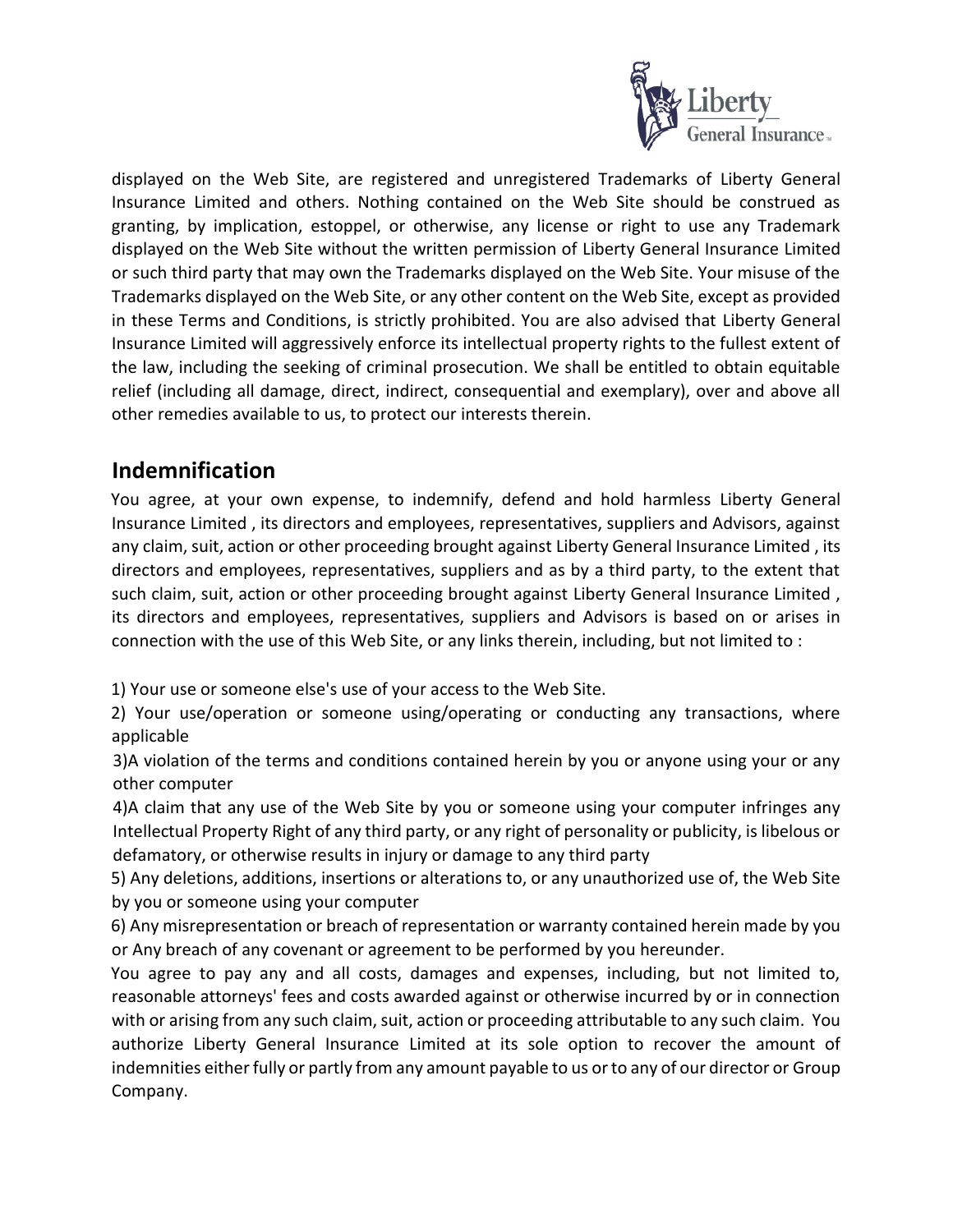

#### **Disclaimer of Warranties**

You expressly agree that use of the Web Site is at your sole risk. The Web Site is provided on an "as is" and "as available" basis.

We expressly disclaim all warranties of any kind, whether express or implied or statutory, including, but not limited to the implied warranties of merchantability, fitness for a particular purpose, data accuracy & completeness, and any warranties relating to non-infringement. If you are dissatisfied with any portion of this Web Site or with any of these Terms and Conditions, your sole and exclusive remedy is to discontinue using the Web Site.

## **Use of "cookie" file features**

Liberty General Insurance Limited reserves the right to store information on a user's computer in the form of a "cookie" or similar file for purposes of modifying the Web Site to reflect users' preferences.

## **Limitation of liability**

Under no circumstances, including but not limited to negligence, shall Liberty General Insurance Limited , its employees and directors, its suppliers and its third party Advisors be liable to you for any direct, indirect, incidental, special or consequential damages or any damages whatsoever including punitive or exemplary (including, but not limited to, damages caused by any virus, personal injury, loss of profits, data or other intangible, business interruption, loss of privacy, or any other pecuniary loss), arising out of or in any way connected with the use/delivery/performance of this Web Site, with the delay or inability to use this Web Site or any links or items on the Web Site, the provision of or failure to provide services, or for any information, software, products, services and related graphics obtained through this Web Site, or otherwise arising out of the use of this Web Site. or obtained or messages received or transactions entered into through or from the Web Site or resulting from unauthorized access to or alteration of your transmissions or data, even if we have been advised of the possibility of such damages.

In no event shall our liability to you for all damages, losses and causes of action (whether in contract or tort, including but not limited to, negligence) exceed the amount paid by you, if any, for accessing the Web Site.

#### **Modification of these Terms and Conditions**

Liberty General Insurance Limited has the absolute discretion to amend or supplement any of these Terms at any time and will endeavor to give prior notice of five days for such changes wherever feasible. The modifications to the Terms shall be displayed on the Web Site. On and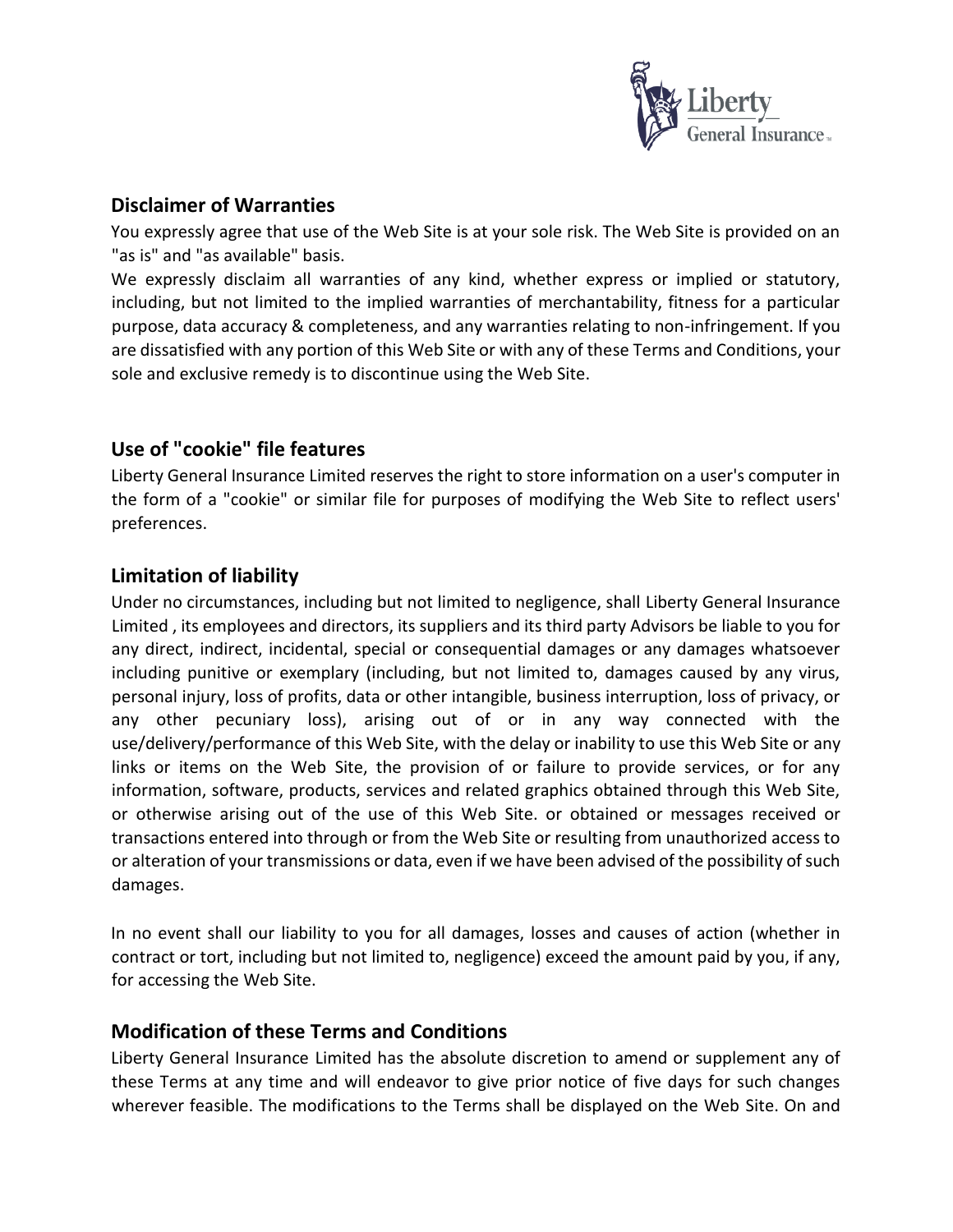

from the date on which the amendment or supplement is notified by display on the Web Site, the Customer shall, by virtue of these Terms and without any further act, deed or writing on the part of any party, be deemed to have accepted the changed terms and conditions by his further use/access or visit to the Web Site.

#### **Severability**

If any part of these Terms and Conditions are determined to be invalid or unenforceable pursuant to applicable law including, but not limited to, the warranty disclaimers and liability limitations set forth above, then the invalid or unenforceable provision will be deemed superseded by a valid, enforceable provision that most closely matches the intent of the original provision and the remainder of the Terms and Conditions shall continue in effect.

### **Notices**

1) Notices under these Terms may be given by Liberty General Insurance Limited and the Customer in writing by delivering them by hand or by sending them by post to the last address given by the Customer and in the case of Liberty General Insurance Limited to the address mentioned on the Web Site.

2) In addition, Liberty General Insurance Limited may also publish notices of general nature, which are applicable to all Visitors or Customers in a newspaper or on its Web Site. Such notices will have the same effect as a notice served individually to each Visitor or Customer.

3) In the case of hand delivery, cable, telex, facsimile notices or electronic communication notices or instructions will be deemed served 7 days after posting or upon receipt as the case may be. Documents, which may be sent by electronic communication between the parties, may be in the form of an electronic mail, an electronic mail attachment, or in the form of an available download from the Web Site. Liberty General Insurance Limited shall be deemed to have fulfilled any legal obligation to deliver to the Customer if any such document is sent via electronic delivery. Any instructions received from the Customer/Visitor by means of electronic delivery or by facsimile would be deemed to have been sent on paper.

### **Foreign Jurisdiction**

1) Liberty General Insurance Limited accepts no liability whatsoever, direct or indirect for noncompliance with the laws of any country other than that of India. The mere fact that the Web Site can be accessed by a Visitor or a Customer in a country other than India would not mean that the laws of the said country would govern these Terms and/or the Web Site operations of the Customer and/or the use of the Web Site by the Visitor or the Customer.

2) The services available on the Web Site are being offered only to residents of India. Provided however, that such services are not available to foreign residents including non-resident Indians ("NRI's") in foreign jurisdictions where the services cannot be offered without prior regulatory compliance. It shall be the sole responsibility of foreign residents including NRIs in foreign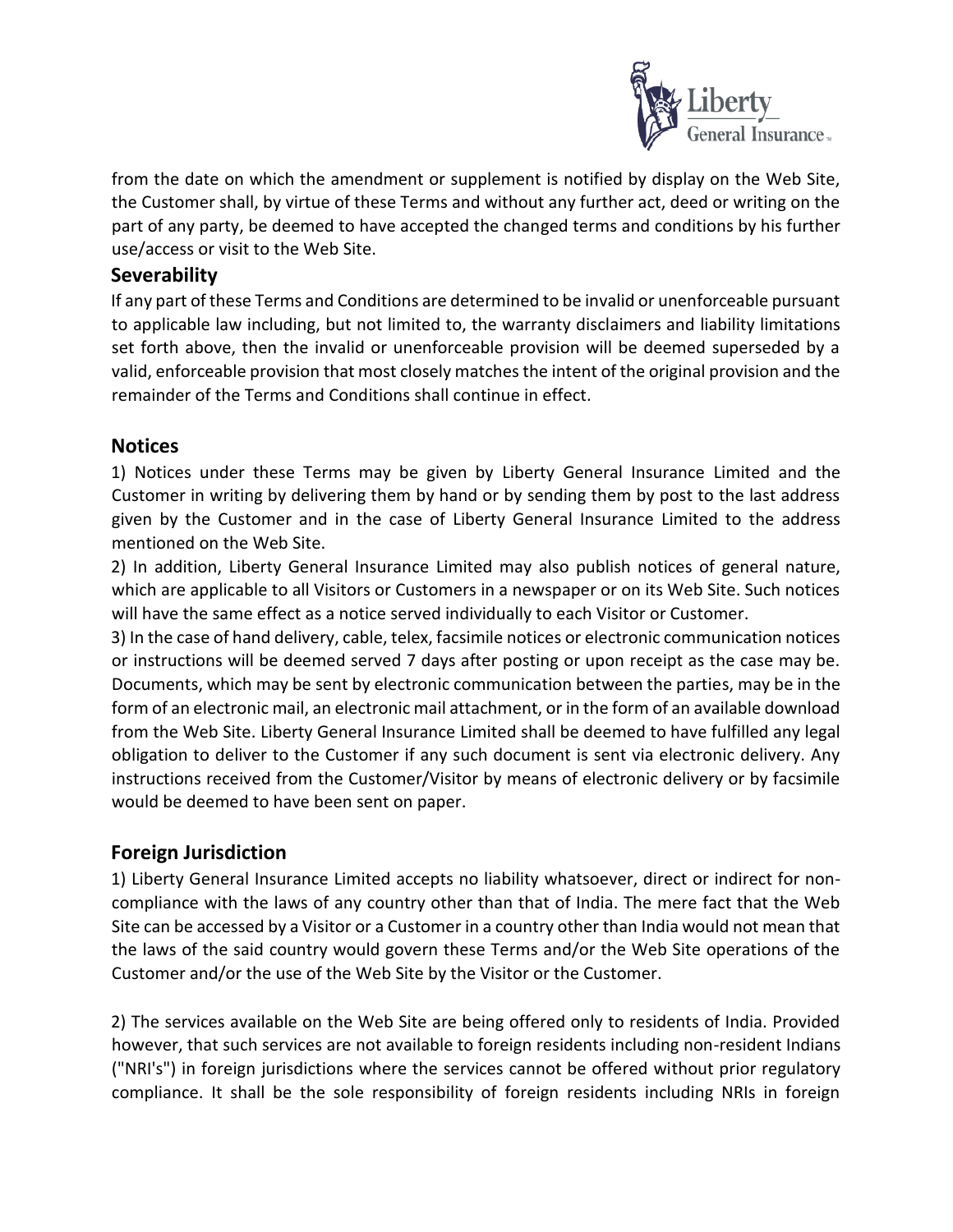

jurisdictions to verify whether the services available on the Web Site can be accessed and utilized in their respective jurisdictions. The services which are part of the Web Site do not constitute an offer to sell or a solicitation of an offer to buy any policies/products to any person in any jurisdiction where it is unlawful to make such an offer or solicitation.

#### **Miscellaneous**

1)You agree that no joint venture, partnership, employment, or agency relationship exists between us as a result of these Terms and Conditions or use of this Web Site.

2) Liberty General Insurance Limited's performance of this agreement is subject to existing laws and legal process, and nothing contained in this agreement is in derogation of Liberty General Insurance Limited's right to comply with governmental, court and law enforcement requests or requirements relating to your use of this Web Site or information provided to gathered by Liberty General Insurance Limited with respect of such use.

3) You acknowledge that any rights not expressly granted herein are reserved.

4) These Terms and Conditions constitute the entire agreement between us with respect to this Web site and it supersedes all prior or contemporaneous communications and proposals, whether electronic, oral or written, between us with respect to this Web Site.

5) The clause headings in these Terms and Conditions are for only for convenience and do not affect the meaning of the relative term.

6) Liberty General Insurance Limited may sub-contract and employ Advisors to carry out any of its obligations under these Terms and Conditions. Liberty General Insurance Limited may transfer or assign its rights and obligations under this contract to any Affiliate.

7) Liberty General Insurance Limited shall try and ensure that all information that is provided on the Web Site with respect to policies / products are accurate in all respects and are kept up to date. However, Liberty General Insurance Limited does not guarantee the timeliness, accuracy, completeness, reliability or content of the information and any changes that are made with respect to the same and the Visitor/Customer is required to check the accuracy of the same with the office of Liberty General Insurance Limited.

8) All transactions, which cannot be carried out instantaneously, would be carried out during working hours either on the same day or on the next working day or such further period as may be determined and/or specified by Liberty General Insurance Limited depending upon the time of logging of the transaction

9)All transactions that are carried out by and on behalf of the Customer shall be subject to Government notifications, the rules, regulations and guidelines issued by the Insurance Regulatory and Development Authority and other regulatory authorities governing the offer of any service on the Web Site or the services being offered under the WebSite.